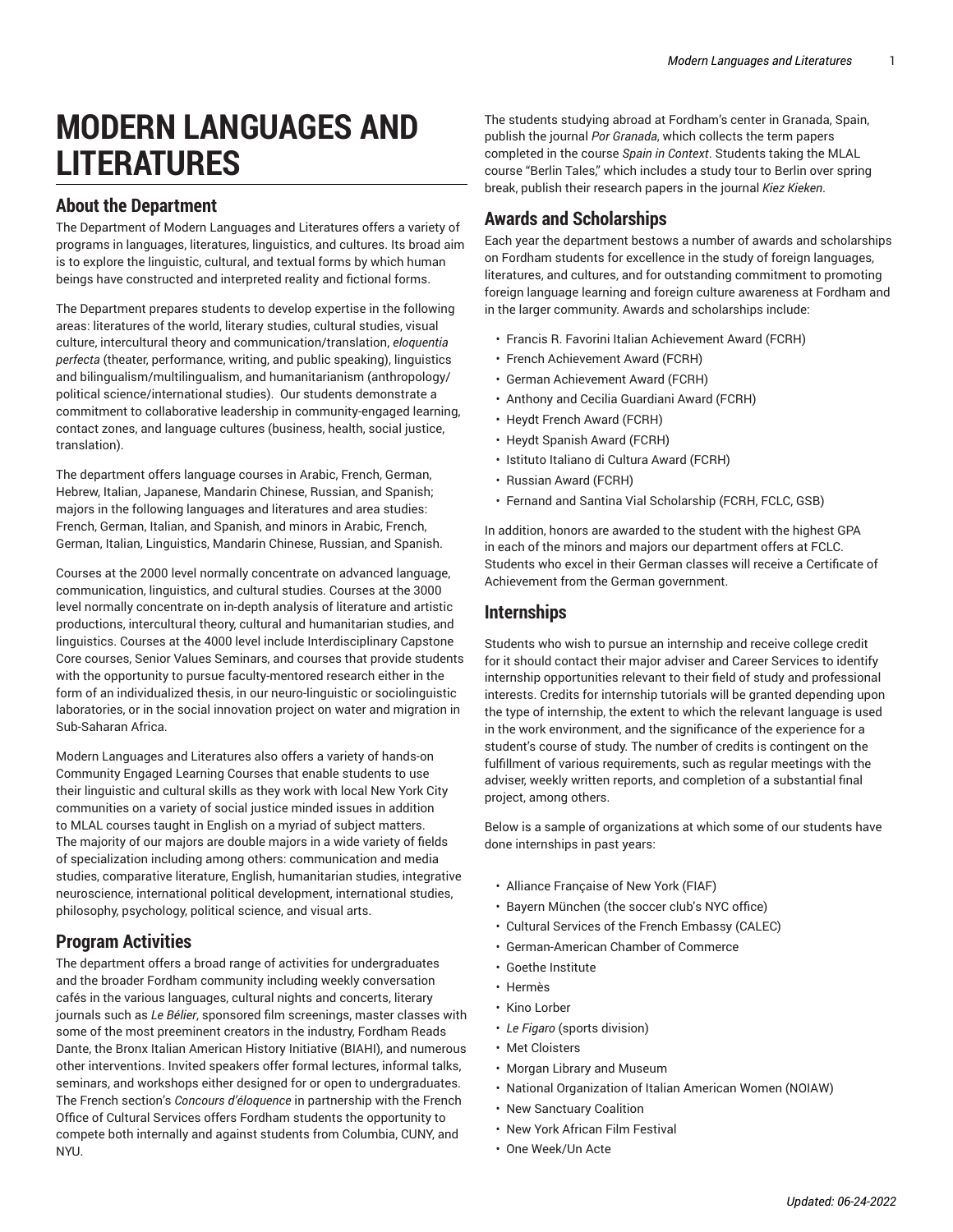- Pergamena parchment makers
- Rare Books Collection at Columbia University Library
- Sorteer
- Theatrical production of *Fragments of a Star*
- Theatrical production of *Les Bonnes* at La Mama Theater
- *Vogue*

#### **Student Clubs and Honor Societies**

Modern languages and literatures students are encouraged to share and develop their literary and cultural interests by becoming involved in student clubs and Honor Societies at Rose Hill and Lincoln Center. Such clubs as the following sponsor academic and social events including lectures, film series, outings and dinners to foster an understanding and appreciation of foreign languages and cultures beyond the traditional classroom setting:

- Academia Hispana (RH)
- Le Cercle Français (RH)
- CIAO Amici (LC)
- Deutscher Studenten Klub (RH)
- Insieme Italian Cultural Society (RH)
- La Société Française (LC)
- Honor Societies:
	- Alpha Mu Gamma (foreign languages, RH)
	- Gamma Kappa Alpha (Italian, RH and LC)
	- Pi Delta Phi (French, RH)
	- Sigma Delta Pi (Spanish, RH and LC)

#### **Study Abroad**

The faculty of the Department of Modern Languages and Literatures works carefully with each individual student to discover and prepare for a study abroad experience whether for a semester, year, summer, or as part of a Fordham study tour. We have offered courses with study tour components in Austria, Chile, Cuba, France, and Germany and teach in Fordham-sponsored study abroad programs in Granada (Spain), London Centre (United Kingdom), and Rome (Italy). We believe immersive study is one of the best ways to gain linguistic and cultural fluency and encourage our students to study abroad for a semester or an entire academic year. We send students each year to Africa, China, Europe, Latin America, and the Middle East, and have relationships with some of the best and most academically rigorous programs in the world.

Students who study abroad can rather easily become a double major in our department and usually at least two of the courses taken abroad can apply to both of the student's majors or to a major and minor. Students who opt to apply study abroad credits toward their major or minor must seek approval from their major or minor adviser in their language area prior to their going abroad. See program requirements above for accepted maximum number of courses. Additional study abroad credits accepted by Fordham University may be applied as elective credits toward graduation, but not toward the major or the minor. For further information about study abroad, interested students should contact the department and the Office of International and Study Abroad Programs (*www.fordham.edu/isap*).

#### **For more information**

Visit the Modern Languages and Literatures [department](https://www.fordham.edu/mll/) web page.

### **Contribution to the Core**

A 2000-level course in a modern language other than English fulfills the language requirement. In order to achieve this level of mastery of a foreign language, a mastery that will allow students to comprehend a text of average sophistication in its oral and written form and to comment on it orally and in writing in a coherent and grammatically correct manner, the 2000-level course provides a critical analysis of selected cultural and literary texts, with composition, conversation, and review of pertinent grammatical structures.

Language skills preparation: One to three courses. Students who need preparation before taking the required 2000-level course have:

- Four entry points in French and Spanish, depending upon their prior knowledge of the language:
	- 1001-Introduction I
	- 1002-Introduction II
	- 1501-Intermediate I
	- 1502-Intermediate II
- Three entry points in Arabic, German, modern Hebrew, Italian,
- Japanese, Mandarin Chinese, and Russian:
	- 1001-Introduction I
	- 1501-Intermediate I
	- 1502-Intermediate II

All those beginning a language at the most basic level take an intensive one-semester course worth five credits in order to accelerate their progress. Other students begin with the course in which they are placed by the department and progress to the 2000-level course. Spanishheritage speakers, who place out of levels 1001 through 1502 of the language, will take SPAN 2301 Spanish for Heritage Speakers instead of 2001 or 2201 to fulfill the language requirement. Students with advanced skills will take SPAN 2500 Approaches to Literature. Incoming students seeking a substitution/waiver for the foreign language core through the Office of Disability Services must complete this process by the end of the fall semester of their sophomore year.

Exemptions: B.S. and B.F.A. students, B.A. students in PCS, and those majoring in natural science will not have a language requirement unless required for their major.

In addition, the department offers courses that fulfill the American Pluralism, Global Studies, *Eloquentia Perfecta* 2, 3, and 4, Advanced Literature, Interdisciplinary Capstone, and Senior Values core requirements. It also offers Community Engaged Learning Courses that integrate coursework with service in the diverse and multilingual context of New York City.

Study abroad is an integral part of the study of foreign language, literature, and culture. Students are highly encouraged to study abroad in a foreign-language-speaking country for a semester or a year.

All courses counting towards the core language requirement and the major or the minor in a modern foreign language, literature and culture must be taken for credit and a letter grade. When AP or IB credits are awarded as equivalent to the 1502 level in a language, these credits will be applied toward the core language requirement and, as elective credits, toward graduation, but they will not be applied toward the major or the minor in that language.